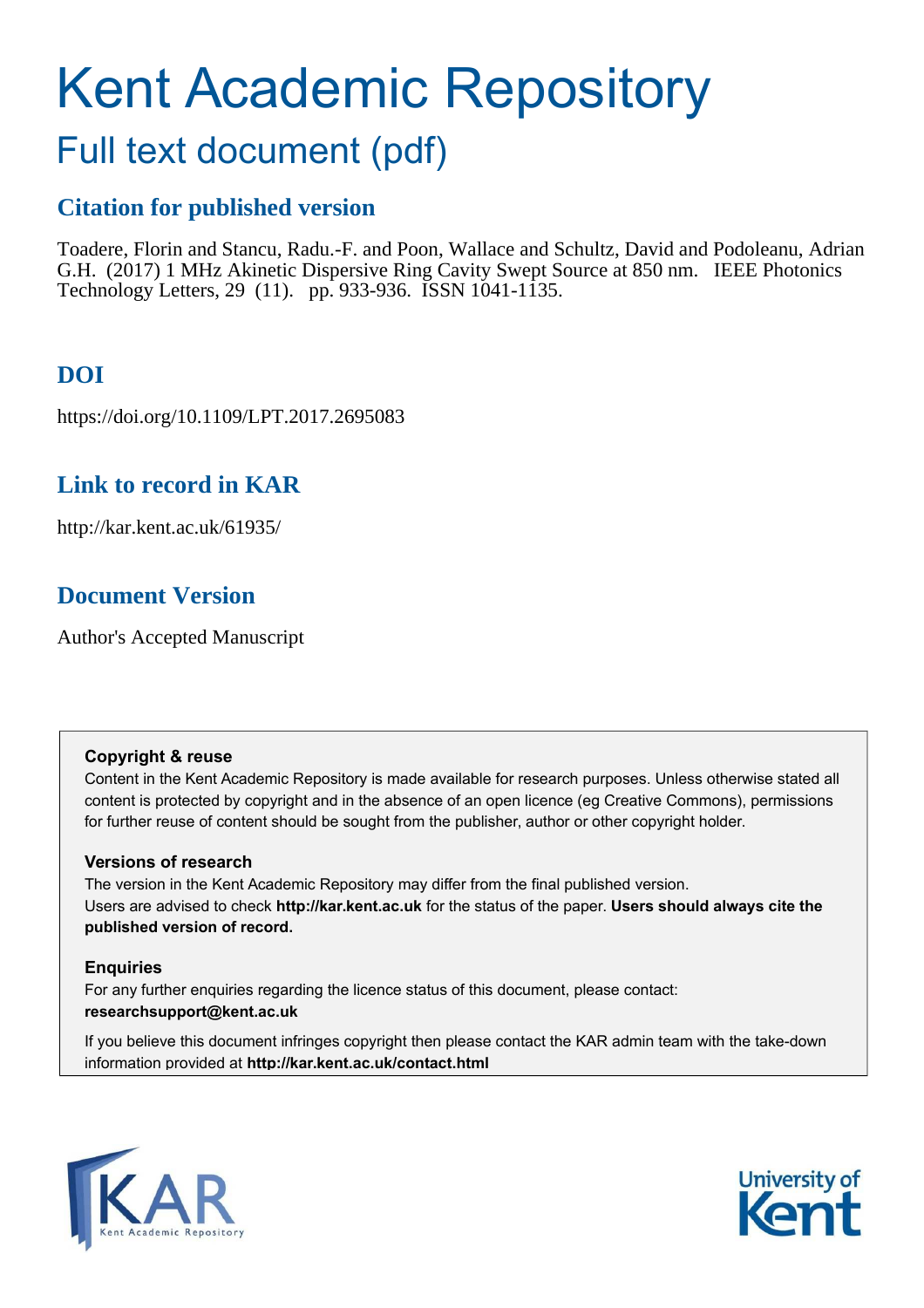# 1 MHz akinetic dispersive ring cavity swept source at 850 nm

Florin Toadere<sup>1</sup>, Radu-F. Stancu<sup>1</sup>, Wallace Poon<sup>2</sup>, David Schultz<sup>2</sup>, Adrian Podoleanu<sup>1</sup>

**Abstract - A fast dual mode-locked akinetic optical swept source at 850 nm central wavelength is presented using a dispersive cavity. We demonstrate that single mode fiber can be successfully used as dispersive element to induce mode locking. A first locking condition is imposed by driving the optical gain at a high frequency, to induce mode locking, while a second locking condition involves sweeping at a rate close to resonance value. In this regime, using the same fiber length in the loop, sweeping rates of 0.5 MHz and 1 MHz are demonstrated with proportional reduction in the tuning bandwidth. The axial range of the swept source was evaluated by scanning through the channeled spectrum of a Michelson interferometer.** 

**Index Terms—Semiconductor optical amplifier, laser mode locking, ring laser, optical fiber dispersion, radio frequency.** 

#### I. INTRODUCTION

The majority of commercial OCT systems for retina imaging operate in the 800 – 900 nm band using spectrometer based OCT principle [1], [2]. There is a trend in equipping commercial systems for ophthalmology with swept sources, due to longer axial range and better sensitivity, however fast sweeping rates are available at longer wavelengths only. At shorter wavelength, transversal resolution is better and the 800 nm band is also suitable for oxygenation measurements. Therefore, a continuous interest exists in developing swept sources at a 850 nm central wavelength.

 Development of fast swept sources (SS) focused on optomechanical principles of tuning applied to a closed loop laser cavity. To exemplify, the following devices were employed: a Fabry-Perot filter [4], a polygon filter [5], or a micro electrical mechanical scanning (MEMS) device [6,7]. These optomechanical elements can exhibit hysteresis and are strongly influenced by electrical instabilities. An alternative in the technology of swept sources for OCT consists in the elimination of the mechanical tuning elements from the laser cavity [8], to achieve akinetic operation. Another akinetic principle is based on dispersion tuning [9-12]. We have demonstrated recently an improvement to this concept, represented by dual resonance excitation [13]. A first resonance condition is imposed by driving the optical gain at a multiple of the cavity resonance frequency,  $f_R$ , to induce mode-locking. The second mechanism

Paper submitted on: 01/11/2016. Radu-F. Stancu, Florin Toadere, Adrian Gh. Podoleanu are with the Applied Optics Group, School of Physical Sciences, University of Kent, Canterbury, United Kingdom, CT2 7NH (e-mail: rs672@kent.ac.uk, ap11@kent.ac.uk). Wallace Poon and David Schultz are with the East Kent Hospital University NHS Foundation Trust. A. P. was

is responsible for generating sweeping at a rate close to f<sub>R</sub>, more exactly at values detuned from  $f_R$  [9]. So far, this dual resonance mechanism was proven at wavelengths longer than  $1 \mu m$ . In this paper, the concept of dual mode-locking and dispersion tuning is extended to the 850 nm band. In comparison with previous implementations, we demonstrate that the dispersion of single mode fiber at 850 nm, used as the necessary delay element, is sufficient to act as dispersive element for the principle illustrated. At longer wavelengths, other dispersive elements have been reported, such as dispersive compensating fiber [9,10,13] or chirped fiber Bragg gratings [11]. MHz sweeping is reported with sufficient narrow linewidth (90 pm) and tuning bandwidth over 10 nm.

#### II. DUAL MODE-LOCKING

The operation of mode-locking dispersion ring cavity akinetic swept source (AKSS), sweeping at hundreds of kHz was presented in several reports [9-13]. The resonance frequency of the ring laser cavity is defined as:

$$
f_r = \frac{c}{nL} \tag{1}
$$

where: c represents the speed of light in vacuum, n is the refractive index of the cavity and L is the laser cavity length.  $f_R$ denotes the spacing between adjacent modes in a resonant cavity. Mode locking is induced by modulating the semiconductor optical amplifier (SOA) at a frequency  $f_{m0}$ , that is a multiple, N, of the frequency  $f_r$ , e.g. N $f_R$ . Mode-locking allows obtaining ultrashort laser pulses at the SOA output. Thus, SOA operates at a wavelength that fulfills the modelooking condition. The wavelength tuning range Δλ is given by:

$$
\Delta \lambda = -\frac{n_0}{cDf_{m_0}} \Delta f_m \tag{2}
$$

where  $f_{m0}$  is the central mode-locking frequency,  $n_0$  is the refractive index at central optical frequency, D is the dispersion parameter of the ring, and *∆f*m represents the change in modulation frequency. When *∆f*m reaches the resonance frequency, the maximum tuning range  $\Delta \lambda_{\text{max}}$  is achieved:

$$
\Delta\lambda_{\text{max}} = \frac{1}{|D| L f_{\text{m0}}}
$$
 (3)

The frequency of the RF signal is changed within the bandwidth *∆f*m using a voltage controlled oscillator (VCO). When the frequency of the signal driving the VCO is swept at  $f_s = f_R$ , the VCO's spectrum is described by a comb of frequencies  $f_{m0} \pm f_R$ ,

supported by the Royal Society Wolfson Research Merit Award and by the BRC-UCL at Inst. of Ophthalmology London; F.T was supported by Univ. of Kent; R.-F. S. was supported by the Brilliant Club Researchers in Schools Programme; F.T. and R-F. S. have equally contributed to the paper.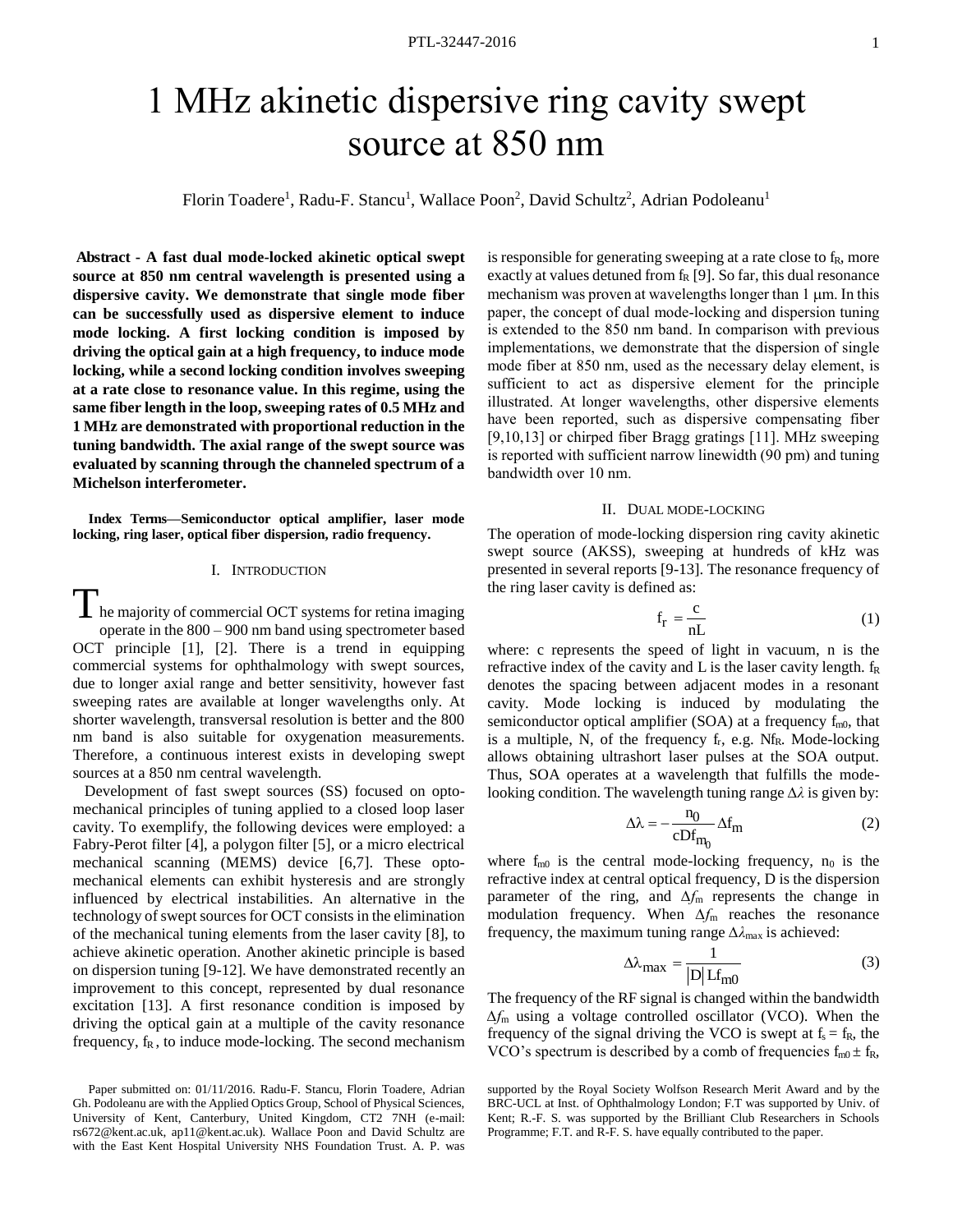$f_{m0} \pm 2f_R$ ,  $f_{m0} \pm 3f_R$ , and so on. Under these conditions, each component of the comb differs from  $f_{m0}$  by a multiple of  $f_R$  and therefore all comb components determine the same laser optical frequency, repeated at f<sub>R</sub>. Therefore, to obtain optical tuning, the frequency of the signal driving the laser has to be detuned from resonance. For a detuning  $\delta f_R$ , with  $f_s = f_R \pm \delta f_R$ , the spectrum of the VCO is a comb spectrum consisting in  $f<sub>m0</sub>$ ,  $f<sub>m0</sub>$  $\pm$  f<sub>R</sub>  $\pm$   $\delta f$ <sub>R</sub>, f<sub>m0</sub>  $\pm$  2 $f$ <sub>R</sub>,  $\pm$  2 $\delta f$ <sub>R</sub>, f<sub>m0</sub>  $\pm$  3 $f$ <sub>R</sub>  $\pm$  3 $\delta f$ <sub>R</sub> and so on. The step  $\delta$ <sub>r</sub> of the radiofrequency determines a change in wavelength  $\delta \lambda$ . In such case, the output bandwidth  $Δλ$  is given by:

$$
\Delta \lambda = \frac{\Delta F}{f_r} \cdot C_m \cdot \delta f_r \cdot \delta \lambda \tag{4}
$$

where  $C_m$  is a coefficient and  $\Delta F$  represents the frequency tuning range of the VCO. The step change in wavelength  $\delta\lambda$  can be assimilated to the linewidth of the optical emission.

The optical configuration of the AKSS experimented is shown in Fig. 1. It uses a SOA model SOA-372, operating at 850 nm, maximum current 200 mA and 3 dB bandwidth up to 40 nm. The SOA is placed in a laser system mount model HS501, and it is driven by a Thorlabs LDC 210C power supply. Temperature stability is ensured through thermo-electric cooling provided by a Thorlabs TEC 200C driver (sensor TH  $20k\Omega$ ). The SOA is delimited by two polarization insensitive isolators IO-F-SLD 100-840 which ensure unidirectional lasing. Output power is drawn out via a 50/50 FOC Photonics coupler with the central wavelength 850 nm, with 50% of power reinjected in the cavity.



Fig. 1. Akinetic swept source schematic diagram

The output spectra of the SS configuration are measured using a Yokogawa AQ6375 optical spectrum analyzer (OSA). The coherence length of the source is evaluated by feeding a balanced interferometer, equipped with a spectral delay line for dispersion adjustment, terminated on a 50/50 SIFAM 01035834 coupler with the central wavelength 850 nm, ending on a New Focus balanced detector model 1807, 80 MHz, 320-1000 nm bandwidth, whose output is displayed with a LeCroy Wave Runner 104 MXi-A 1GHz oscilloscope, at a sampling rate of 10 GS/s (Gyga Sample points/ second). In dynamic regime, a ZX-95-928CA-S+ Mini Circuits low noise VCO and a ZHL-42W Mini Circuits radio frequency amplifier are used to drive the SOA. The VCO is driven by a ramp signal generated by an Agilent 81160A radio frequency signal generator (RFSG), with adjustable amplitude, frequency and offset. The offset of the ramp signal determines the central mode-locking frequency f<sub>mo</sub> generated by the VCO and its amplitude sets the tuning bandwidth  $\Delta F$  of the VCO. The repetition frequency of the ramp signal determines the tuning rate  $f_s$ . Then the VCO's signal is amplified by the radio frequency amplifier before it is

delivered to SOA. By changing the frequency of the VCO signal, the SOA optical frequency is swept. Empirically it was noted that ramps driving the optical frequency from high to low leads to a larger tuning bandwidth and a better signal to noise ratio than ramps driving the optical frequency from low to high. This is in line with previous observations in FDML lasers [14].

#### III. EXPERIMENTAL RESULTS

A Hewlett Packard 8648C RFSG, operating in the 9 kHz - 3200 MHz frequency band, was employed in the measurements performed in the static regime (manually adjusting the modelocking frequency). The amplitude of signal at the SOA driver input is 15 V at 250 MHz and 12 V at 1 GHz. At larger frequencies, although the generator output was increased, no change was noticed in the spectrum, suggesting that the power amplifier worked in saturation regime. However, we cannot measure the exact current swing through the SOA due to limitation of our electronic bandwidth (photodetector and oscilloscope). Inside the driver, there is a serial resistance of 33  $\Omega$  in series with the SOA, determining a load of approximately 50  $\Omega$ . The cavity dispersion was adjusted by modifying the length of the resonant cavity. Thus, four types of single mode fibers are tested as listed in Table 1. For all four configurations the resonance frequencies are listed in the 3<sup>rd</sup> column of Table 1. As expected, the larger the length of the cavity, less is the resonance frequency. The fourth and fifth columns list the optical bandwidth and respectively, the tuning of the  $f<sub>m0</sub>$  range to generate the output bandwidth, for a mode-locking frequency  $f_{\text{mo}} = 1$  GHz. The widest tuning bandwidth was achieved when using fiber F2.

| Fiber type                                 | Cavity<br>length  | Resonance<br>$f_r$ [kHz] | $\Delta \lambda_{\rm max}$ | $\Delta f_{\rm s}$ |
|--------------------------------------------|-------------------|--------------------------|----------------------------|--------------------|
|                                            | $\lceil m \rceil$ |                          | [nm]                       | [kHz]              |
| F1: SM 780/125 A                           | 107               | 1864                     | 8                          | 150                |
| F <sub>2</sub> : Thorlabs F <sub>S</sub> - | 108               | 1853                     | 14                         | 255                |
| SN-4224                                    |                   |                          |                            |                    |
| F3: Lightwave Tech.<br>Inc., F1506C        | 400               | 499.5                    | 9                          | 230                |
| F4: Ensign Bickford                        | 700               | 281.4                    | Q                          | 160                |
| <b>SMC A0820B</b>                          |                   |                          |                            |                    |

Table 1. Static regime of the resonant cavity

Fig. 2 (left) illustrates the static bandwidth for two different values of the RF frequency,  $f_{m0}$ . By varying the RF to either extremity of the RF bandwidth, two optical frequency components are seen. This proves that *∆f*m reaches the resonance frequency condition, that lead to Eq (3).



 $= 2GHz \pm 125$  kHz for (dashed line); Right: Maximum tuning bandwidth (blue solid line) and the radio frequency tuning range *∆F* (dashed red line) necessary to achieve  $\Delta \lambda = 4$  nm versus the frequency of the mode-locking frequency, f<sub>m0.</sub>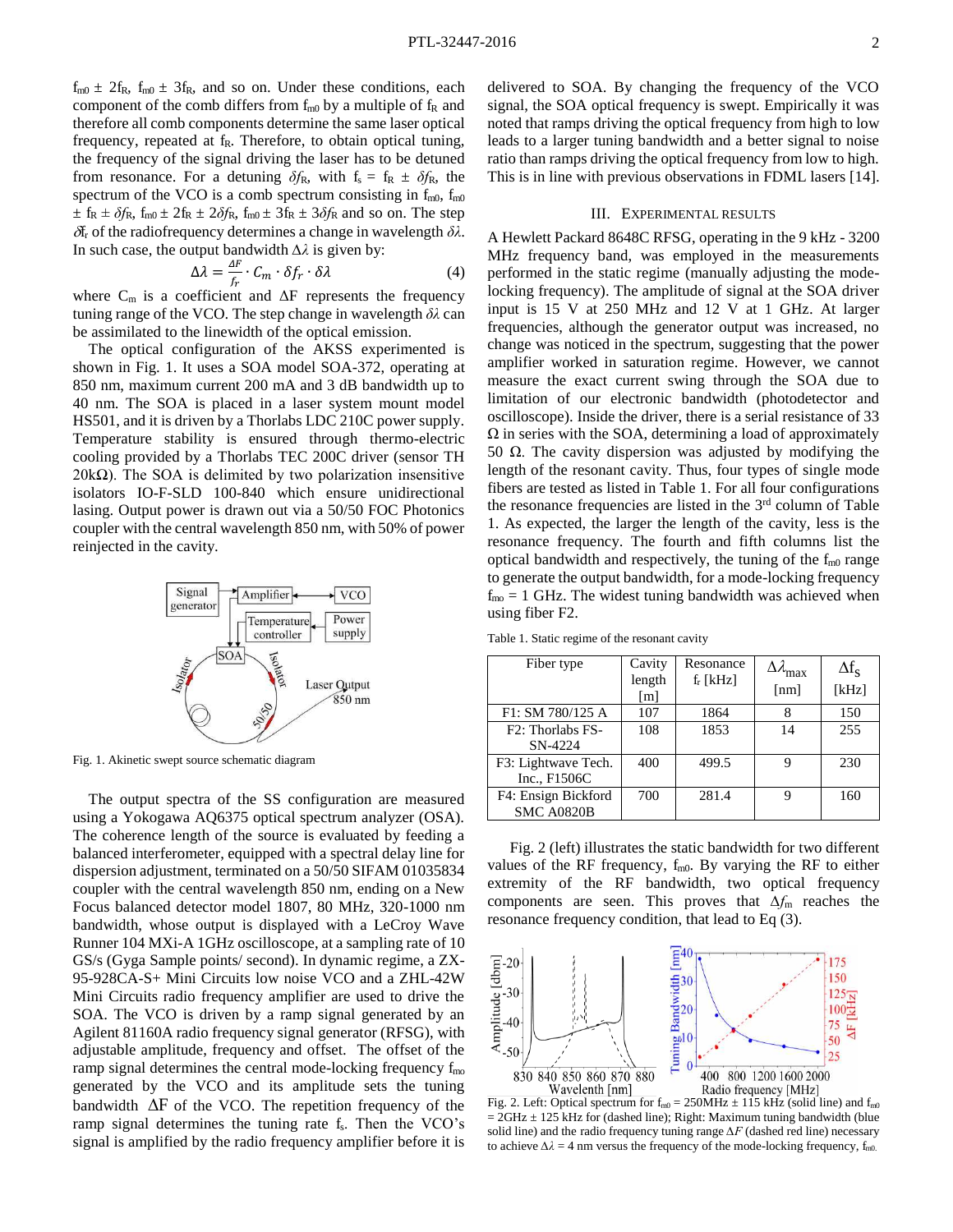Table 2 presents several measurements of the wavelengths and linewidths obtained in static regime employing a 400 m ring cavity. The central mode-locking frequency  $f_{m0}$  inducing the mode locking is varied from 250 MHz to 2 GHz. For each value of  $f_{m0}$ , its frequency was statically modified and the optical frequency determined by the change was followed in its variation using the optical spectrum analyzer. The maximum bandwidth values obtained, *∆そ*max, are listed in the second column, while the linewidths measured are shown in the third column. The number of points in the spectrum are calculated in the fourth column, by dividing the maximum optical tuning bandwidth to the value of linewidth. Because this is measured for a static condition, where the frequency of the VCO is held fixed, we refer to such linewidth as static,  $\delta \lambda_{st}$  This is the minimum achievable linewidth and should be distinguished from the step  $\delta\lambda$  used in Eq. (4) in dynamic regime. In the fifth column, the values of the dispersion parameter D are calculated using Eq. (3). These give an average value  $D = 199$  [ps/nm/km]. The RF deviations that created these optical tuning bandwidths are mentioned in the sixth column.

Table 2. Measured parameters of the AKSS employing a 400 m Lightwave Technologies, F1506C fiber ring cavity

| $f_{m0}$<br>[MHz] | $\Delta\lambda_{\rm max}$<br>[nm] | $\delta \lambda_{\rm st}$<br>[nm) | $\Delta \lambda_{\rm max}/\delta \lambda_{\rm st}$ | [ps/nm/km] | $\Delta f_m$<br>[kHz] |
|-------------------|-----------------------------------|-----------------------------------|----------------------------------------------------|------------|-----------------------|
| 250               | 50                                | 0.12                              | 417                                                | <b>200</b> | 230                   |
| 500               | 28                                | 0.1                               | 280                                                | 179        | 230                   |
| 750               | 20                                | 0.09                              | 222                                                | 166        | 240                   |
| 1000              | 13                                | 0.08                              | 163                                                | 192        | 230                   |
| 1500              | 8                                 | 0.08                              | 100                                                | 208        | 250                   |
| 2000              |                                   | 0.08                              | 63                                                 | 250        | 250                   |

Then we maintained the maximum frequency of 2 GHz of the signal applied to the SOA and changed the fiber. The narrowest static linewidths  $\delta \lambda_{st}$  of 70 pm are achieved using F3 and F4. Larger static linewidths of 130 pm and 120 pm are obtained using the fiber F1 and, respectively, F2. For the linewidth measurements, the OSA was adjusted on a resolution of 20 pm. These measurements refer to the width of envelope emission over many optical modes, impacting both the sensitivity decay with the path difference in the interferometer and what can be effectively measured with an OSA.



Fig. 3. Amplitude versus radio frequency applied to VCO

 Understanding the RF spectrum is important, as each RF component in the spectrum determines an optical frequency, as described by equation (4). At 1500 kHz tuning rate, only a single peak is left in the RF spectrum in Fig. 3. According to

the theory of frequency modulation, the index of modulation is the ratio of  $\Delta F/F_{\text{m}}$ . For the data in Fig. 2 (left), using 60 MHz/f<sub>m</sub>, suggests that even at 1 MHz, the index is larger than 1. This means that the radio frequency spectrum consists of more components than J1 (integer number Bessel function first order). At 1.2 MHz these multiple components can be resolved by the RFSA. According to Table 2, when using the VCO close to 1 GHz, if the RF is varied by 230 kHz, then a tuning bandwidth of 13 nm should be achievable.

Next, the dynamic regime operation of the source is characterized. A sinusoidal wave produced by the RSFG is applied to the VCO and the RF spectrum is measured using an Agilent RF Spectrum analyzer. The VCO operation is tested with signals of repetition frequency between 100 kHz to 1500 kHz and amplitude kept constant at 5 V. According to the VCO data sheet, this amplitude should produce a tuning of 100 MHz.

Dynamically, the laser optical output is tuned according to two interleaved mechanisms, as previously communicated [8, 9]. A first mechanism is that of dispersive tuning. The second tuning mechanism involves resonance tuning using the cavity roundtrip; the tuning must be slightly detuned from the cavity resonance. We show the effects obtained for seven such steps, where each step is  $\delta f_R = 500$  Hz. For  $f_S = f_R - 500$  Hz, the VCO frequency contains the following components:  $f_{m0}$  to  $f_{m0} - f_{R}$  – 500 Hz,  $f_{m0} - 2f_R - 1$  kHz,  $f_{m0} - 3f_R - 1.5$  kHz and so on, in the 902 - 928 MHz range, in steps of 999.5 kHz. The emitted spectrum consists of a comb having a linewidth of 80 pm and a repetition rate of 999.5 kHz. For a 3.8 Vpp signal driving the VCO and a laser driving current of 50 mA the output power of the AKSS is 1.6 mW. The 3.8Vpp determines a VCO tuning bandwidth of 60 MHz.



Fig. 4. Optical spectra at the SS output measured for seven values of detuning of the sweeping frequency starting from resonance

By modulating the VCO at sweeping rates of 999 kHz, 998.5 kHz, 998 kHz, and so on, down to 996 kHz, in steps of 0.5 kHz, the measured output bandwidths are: 1.3 nm, 2.5 nm, 4.5 nm, 7.5 nm, 10 nm, 11 nm and, respectively 13.5 nm. This is illustrated in Fig. 4. For an OPD  $= 50 \mu m$ , for each step of detuning the frequency of the VCO by 500 Hz, a new peak is observed in each channeled spectrum at the interferometer output (seen on the oscilloscope screen, not shown here) in addition to the previously existing peaks.

While the tuning bandwidth increases, the optical power decreases, due to driving the laser away from the round trip resonance. The effects of tuning on the output optical power are better documented in Fig. 5. Fig. 5 (left) illustrates the output power versus amplitude of the ramp signal applied to the VCO's input for a detuning of  $\delta f_R = 3$  kHz when operating the AKSS dynamically at a 996 kHz sweep rate. The larger the